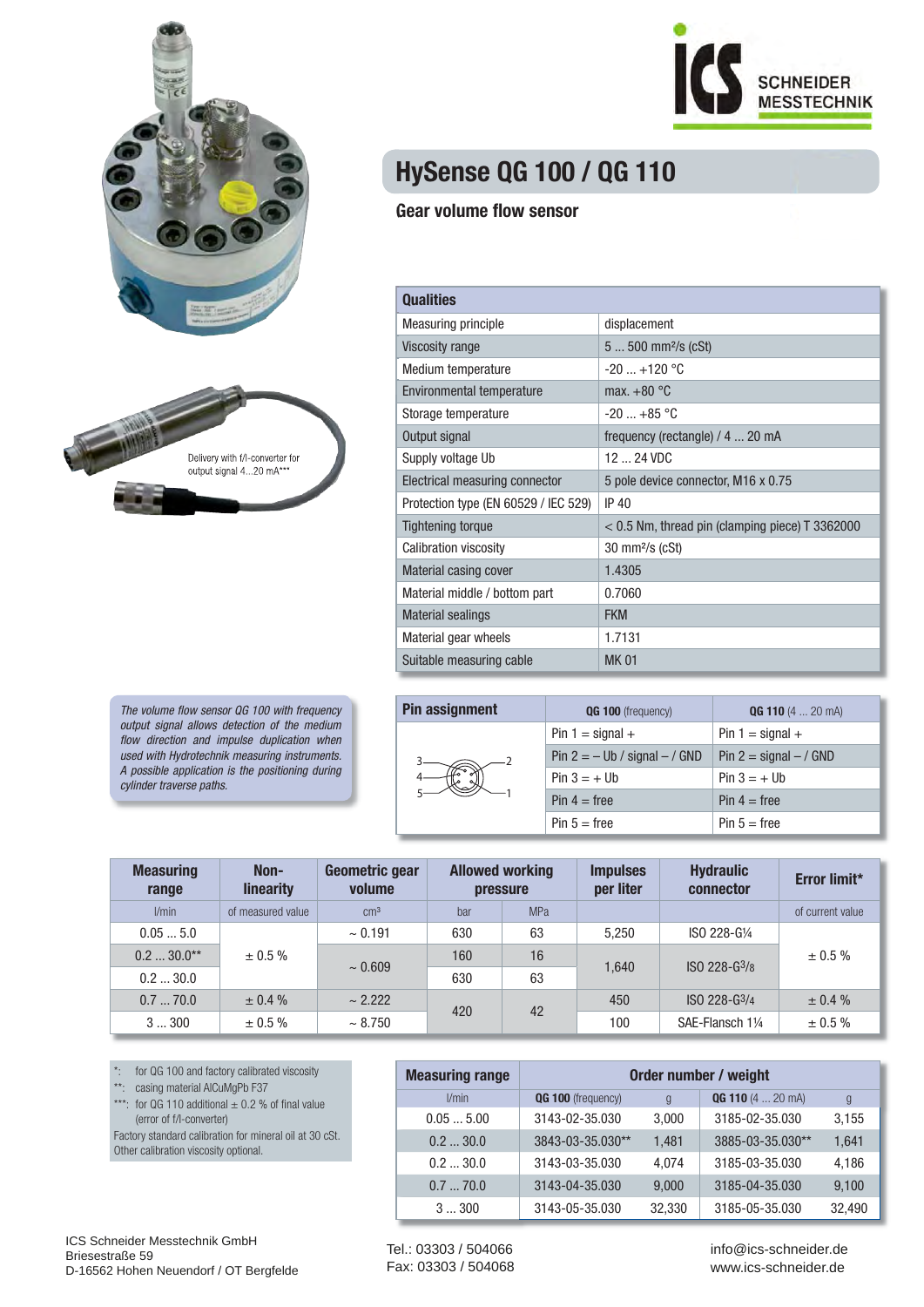## **HySense QG 100 / QG 110**





A MINIMESS® p/T test point, series 1620 B MINIMESS® test point, series 1620



- A MINIMESS® p/T test point, series 1620
- B MINIMESS<sup>®</sup> test point, series 1620
- C f/I-converter

| <b>Measuring range</b> | D   | H   | $H_{\rm G}$ |       | S  | <b>Type</b> |
|------------------------|-----|-----|-------------|-------|----|-------------|
| l/min                  |     |     | mm          |       |    | see below   |
| 0.055.00               | 96  | 59  | 125         | 93    | 13 | А           |
| 0.230.0                | 106 | 67  | 133         | 102,5 | 15 | A           |
| 0.770.0                | 136 | 93  | 153         | 131   | 20 | А           |
| 3300                   | 210 | 145 | 190         | 210   | 42 | B           |